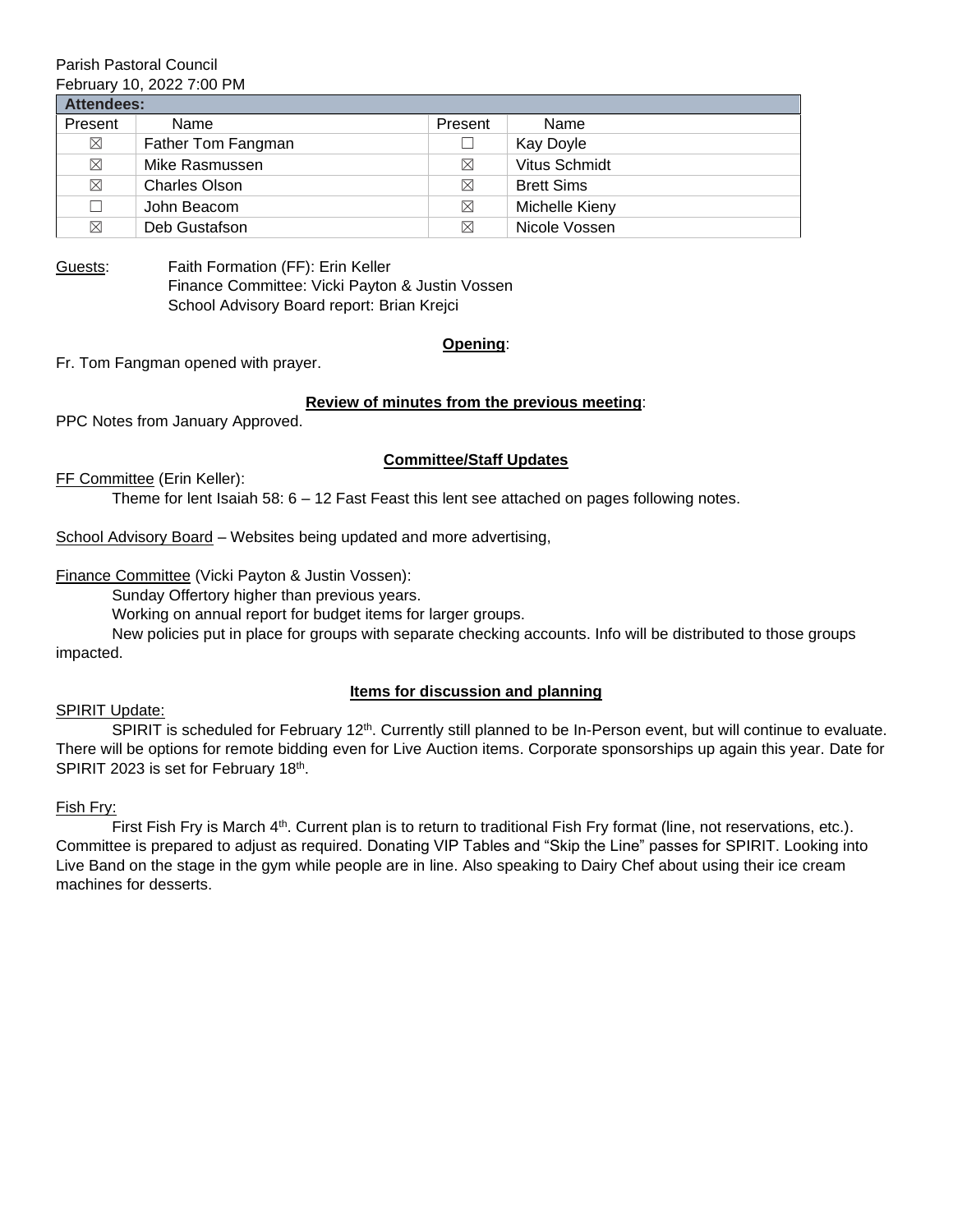#### Float for Elkhorn Days / St. Patty's Day:

Deb and Kay will reach out to past parishioners who have coordinated the float to see if they are willing to help mentor some new leaders. Will post information in bulletin to see if anyone is interested in taking over the leadership for the parade.

#### **Other Business / Announcements**

Block Party on the Patio:

Pet Rock Group tentatively scheduled for May 26, 2022.

#### **Closing**

Meeting adjourned with prayer by Father Tom Fangman

Next meeting planned for March 3, 2022

#### **Faith Formation Additional Information**

**Isaiah 58:6-12**

Is this not, rather, the fast that I choose: releasing those bound unjustly, untying the thongs of the yoke; Setting free the oppressed, breaking off every yoke? Is it not sharing your bread with the hungry, bringing the afflicted and the homeless into your house; Clothing the naked when you see them, and not turning your back on your own flesh? Then your light shall break forth like the dawn, and your wound shall quickly be healed; Your vindication shall go before you, and the glory of the LORD shall be your rear guard. Then you shall call, and the LORD will answer, you shall cry for help, and he will say: "Here I am!" If you remove the yoke from among you, the accusing finger, and malicious speech; If you lavish your food on the hungry and satisfy the afflicted; Then your light shall rise in the darkness, and your gloom shall become like midday; Then the LORD will guide you always and satisfy your thirst in parched places, will give strength to your bones And you shall be like a watered garden, like a flowing spring whose waters never fail. Your people shall rebuild the ancient ruins; the foundations from ages past you shall raise up; "Repairer of the breach," they shall call you, "Restorer of ruined dwellings."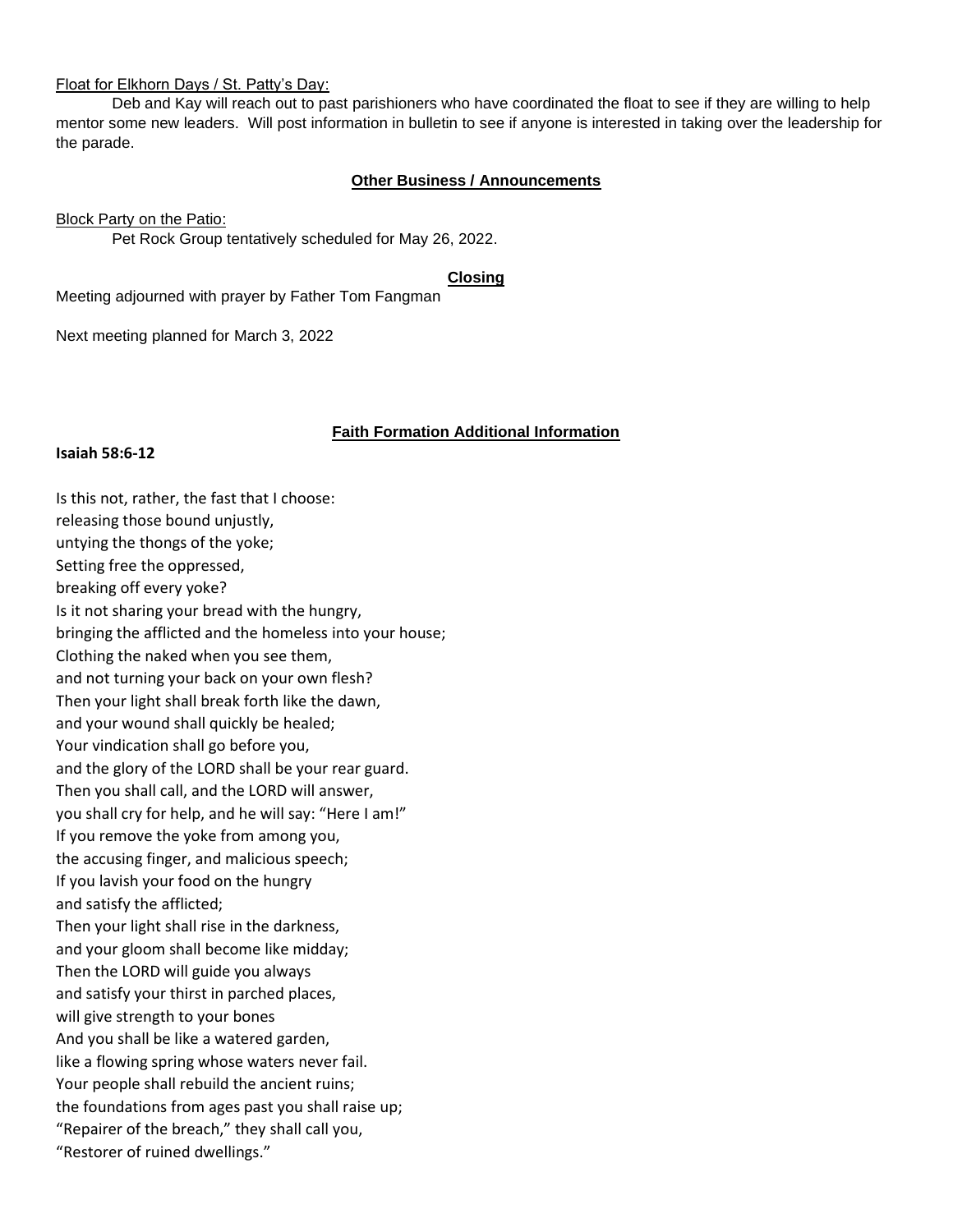## **Authentic Blessing Leads to Fasting – An Invitation into Lent**

Items available to Parishioners:

- Matthew Kelly's Life is Messy
- Lenten Devotional
- Fast/Feast One Pager
- WRAP (Write, Reflect, Apply, Pray) Prayer Card with Scripture
- Lenten Fast Cube Gift
- Parish Lenten Suggestions Booklet
- DIY Stations of the Cross for Families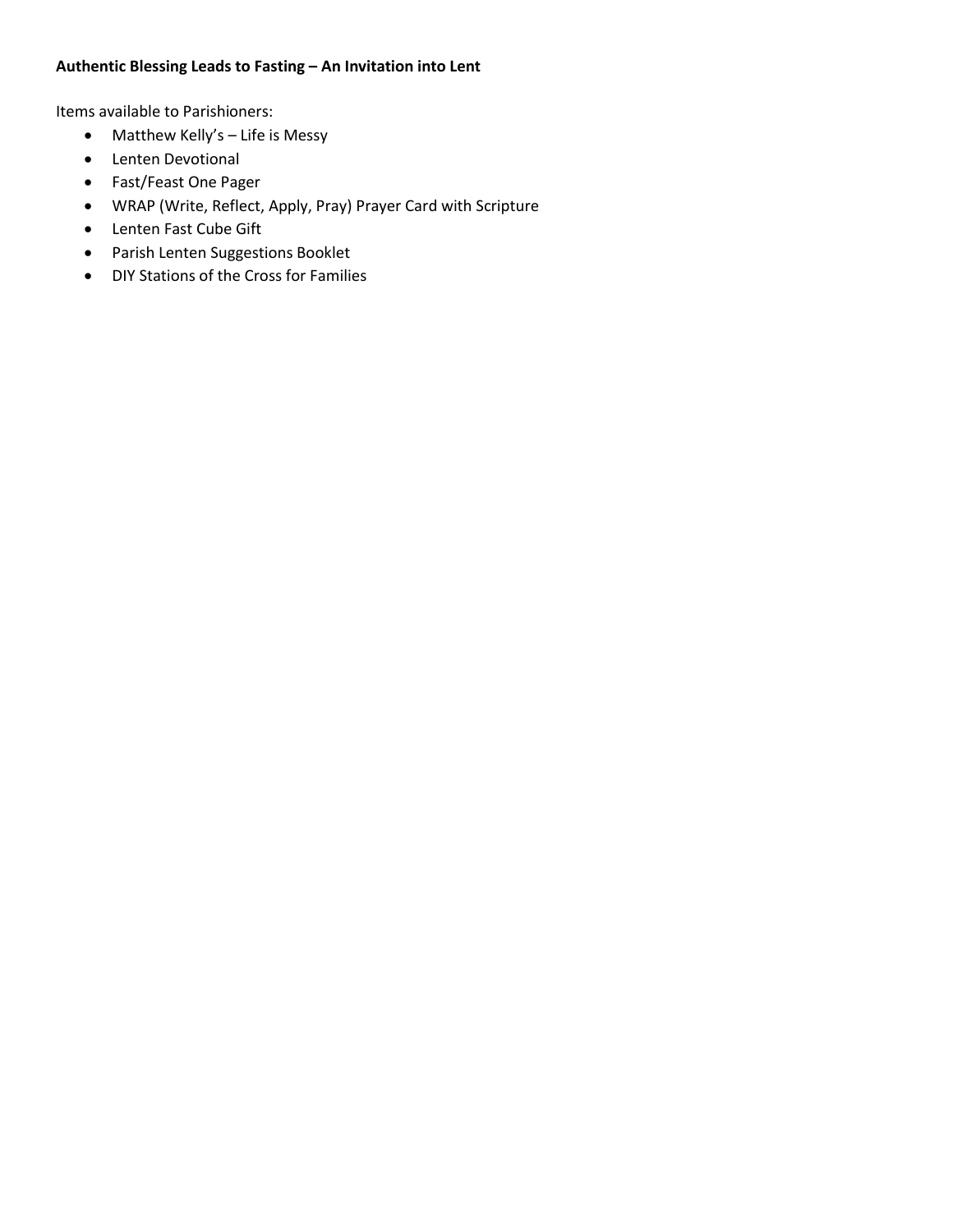

Lent is a season of soul-searching and repentance. It is a season for reflection and taking stock. Lent originated in the very earliest days of the Church as prepatory time for Easter, when the faithful rededicated themselves and when converts were instructed in the faith and prepared for Baptism. During this 40-day period, we begin with ashes and commit to a discipline that we believe will ultimately be resurrecting! What is your fast and feast this Lent? What do you choose to do or not do as a way to move into deeper relationship with God?

Fast from judging others; feast on the Christ dwelling in them.

Fast from emphasis on differences; feast on the the unity of all life.

Fast from thought of illness; feast on the healing power of God.

Fast from words that pollute; feast on phrases that purify.

Fast from discontent; feast on gratitude.

Fast from anger; feast on patience.

Fast from pessimism; feast on optimism.

Fast from worry; feast on hope.

Fast from complaining; feast on appreciation.

Fast from negatives; feast on affirmatives.

Fast from pride; feast on humility.

Fast from selfishness; feast on service.

Fast from fear; feast on faith.

Fast from idle gossip; feast on purposeful silence.

Fast from bitterness; feast on forgiveness.

Fast from disordered self-deprivation; feast on right ordered self-care.

Fast from self-concern; feast on compassion for others.

Fast from discouragement; feast on hope.

Fast from suspicion; feast on truth.

Fast from thoughts that weaken; feast on promises that inspire.

Fast from swearing; feast on thanking Jesus for the small things.

Fast from buying things; feast on tithing more.

Fast from listening to music; feast on walks in silence.

Fast from social media: feast on 15 minutes of God's word each day.

Fast from discontent; feast on gratitude.

Fast from jealousy; feast on love.

Fast from criticism; feast on praise.